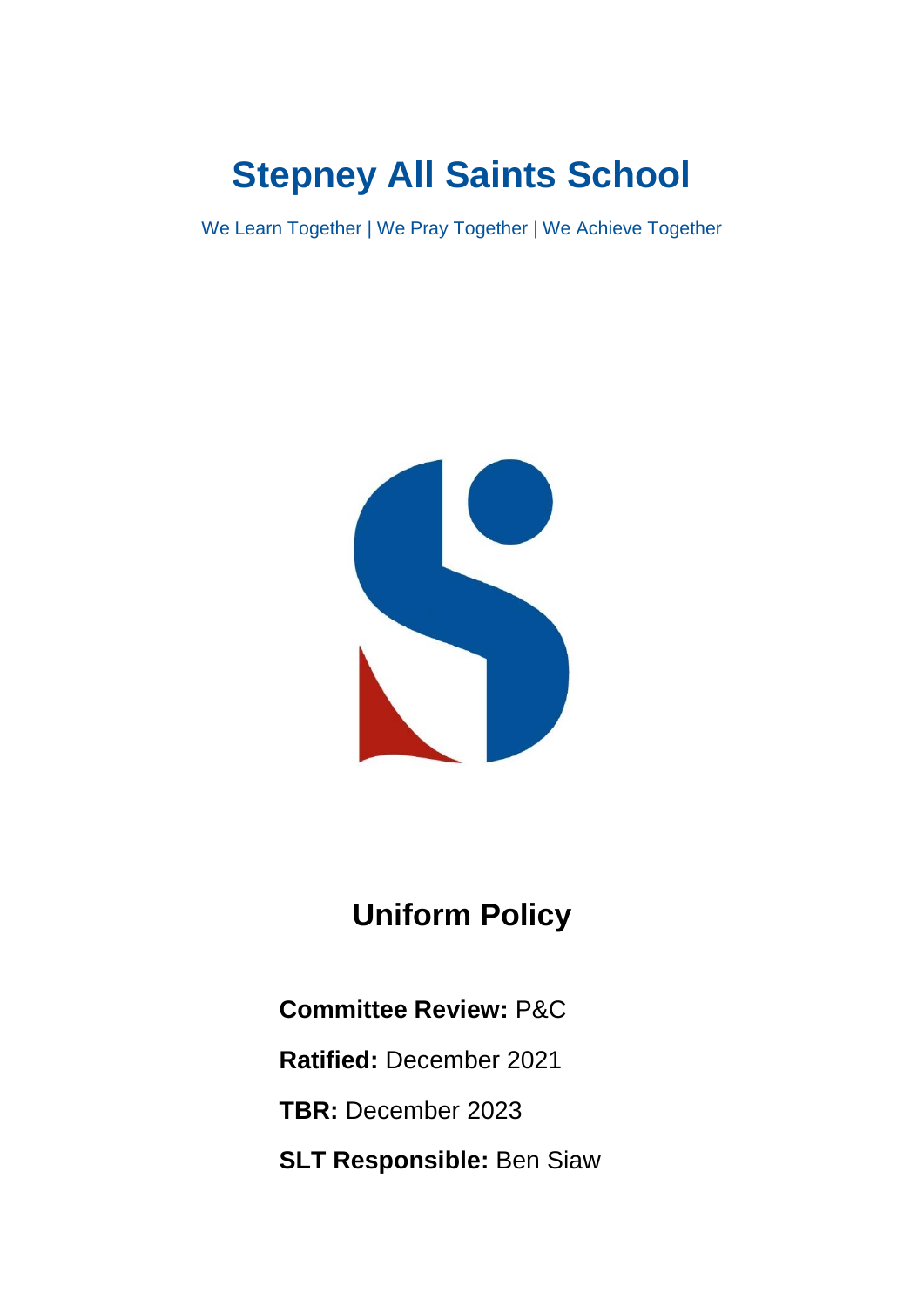The government strongly encourages schools to have a uniform as it can play a key role in:

- Promoting the ethos of the school
- Providing a sense of belonging and identity
- Setting an appropriate tone for education

By creating a common identity amongst all students, regardless of background, a school uniform can act as a social leveler. It can reduce bullying and peer pressure to wear the latest fashions or other expensive clothes. If, however, the uniform is too expensive it can place an unreasonable burden on families.

Statutory guidance was published on the 19<sup>th</sup> November 2021 to ensure the cost of school uniforms is reasonable and secures the best value for money. Guidance is issued under the Education (Guidance about Costs of School Uniforms) Act 2021, and requires schools and governing boards to have regard to other relevant legal obligations, in particular duties under equalities legislation.

Key Points:

- Parents should not have to think about the cost of a school uniform when choosing which school(s) to apply for. Therefore, schools need to ensure that their uniform is affordable.
- In considering cost, schools will need to think about the total cost of school uniforms, taking into account all items of uniform or clothing parents will need to provide while their child is at the school.
- Schools should keep the use of branded items to a minimum.
- A school's uniform policy should be published on the school's website, be available for all parents, including parents of prospective pupils, and be easily understood.
- Schools should ensure that their uniform supplier arrangements give the highest priority to cost and value for money (including the quality and durability of the garment).
- Single supplier contracts should be avoided unless regular tendering competitions are run where more than one supplier can compete for the contract and where the best value for money is secured. This contract should be retendered at least every 5 years.
- Schools should ensure that second-hand uniforms are available for parents to acquire. Information on second-hand uniforms should be clear for parents of current and prospective pupils and published on the school's website.
- Schools should engage with parents and pupils when they are developing their school uniform policy.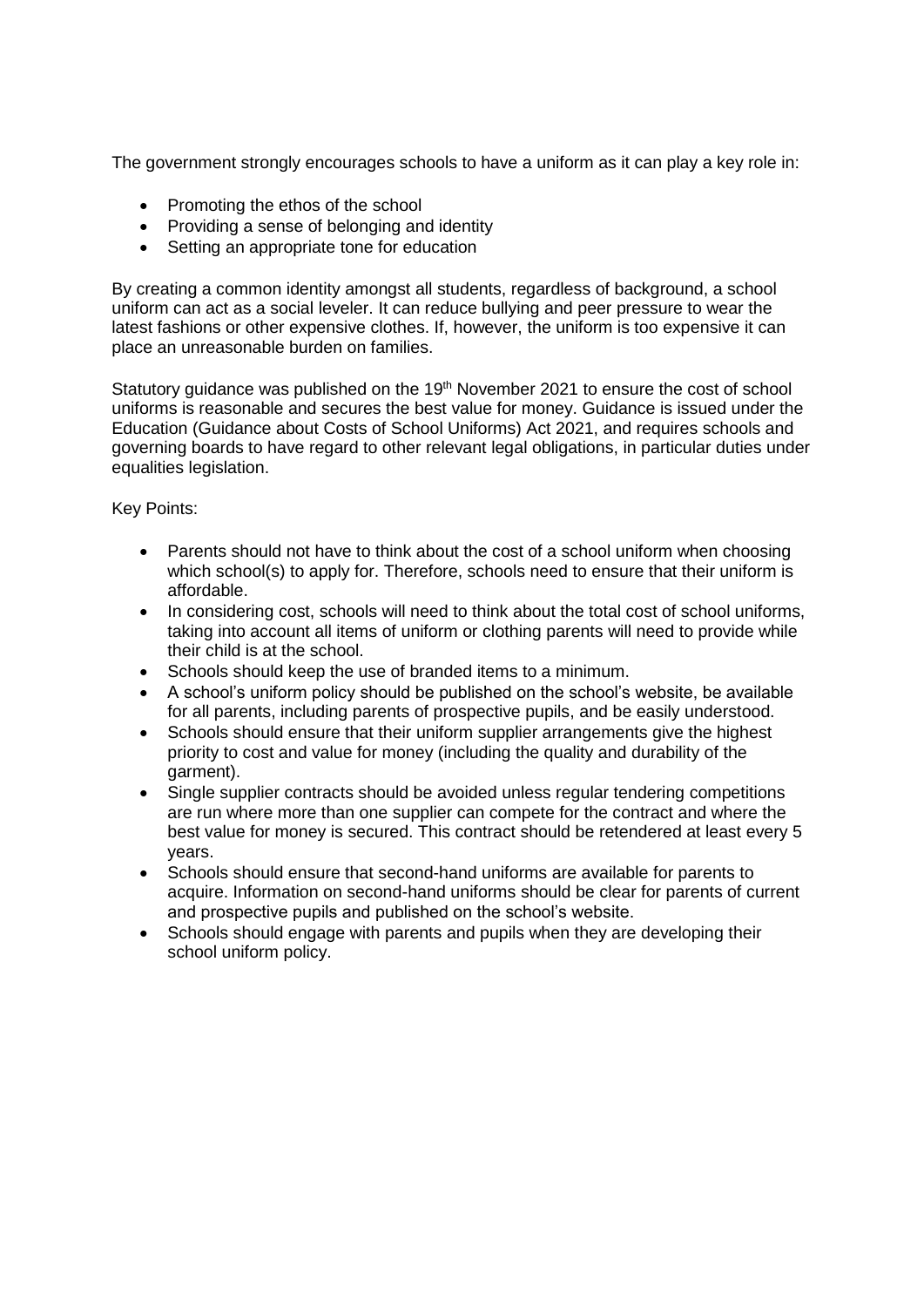

#### **Branded Uniform Items**

Parents are given the freedom to purchase un-branded items of uniform from any retailer providing that they comply with the schools uniform list (appendix 1).

The only items of school branded uniform items that **must** be purchased are:

- School Blazer
- School PE T-Shirt
- School PE Tracksuit Bottom or PE Shorts

# **Retail of Uniform**

In a bid to re-cycle and minimise costs to families, sale of uniform is in-house.

This move was made in consultation with governors, including parent governors.

#### **Supplier**

Banner/Swi is the school's sole supplier.

The agreement runs for an initial period of 3 years, and is automatically renewed every 12 months thereafter unless terminated in accordance to the terms of the agreement.

#### **Tendering Contracts**

A tender process will be undertaken at least every 5 years to ensure the school is achieving value.

#### **Cost of Uniform**

There is a single pricing structure in place, to keep the price of items the same, regardless of the size.

There is a £2.00 administration fee per item.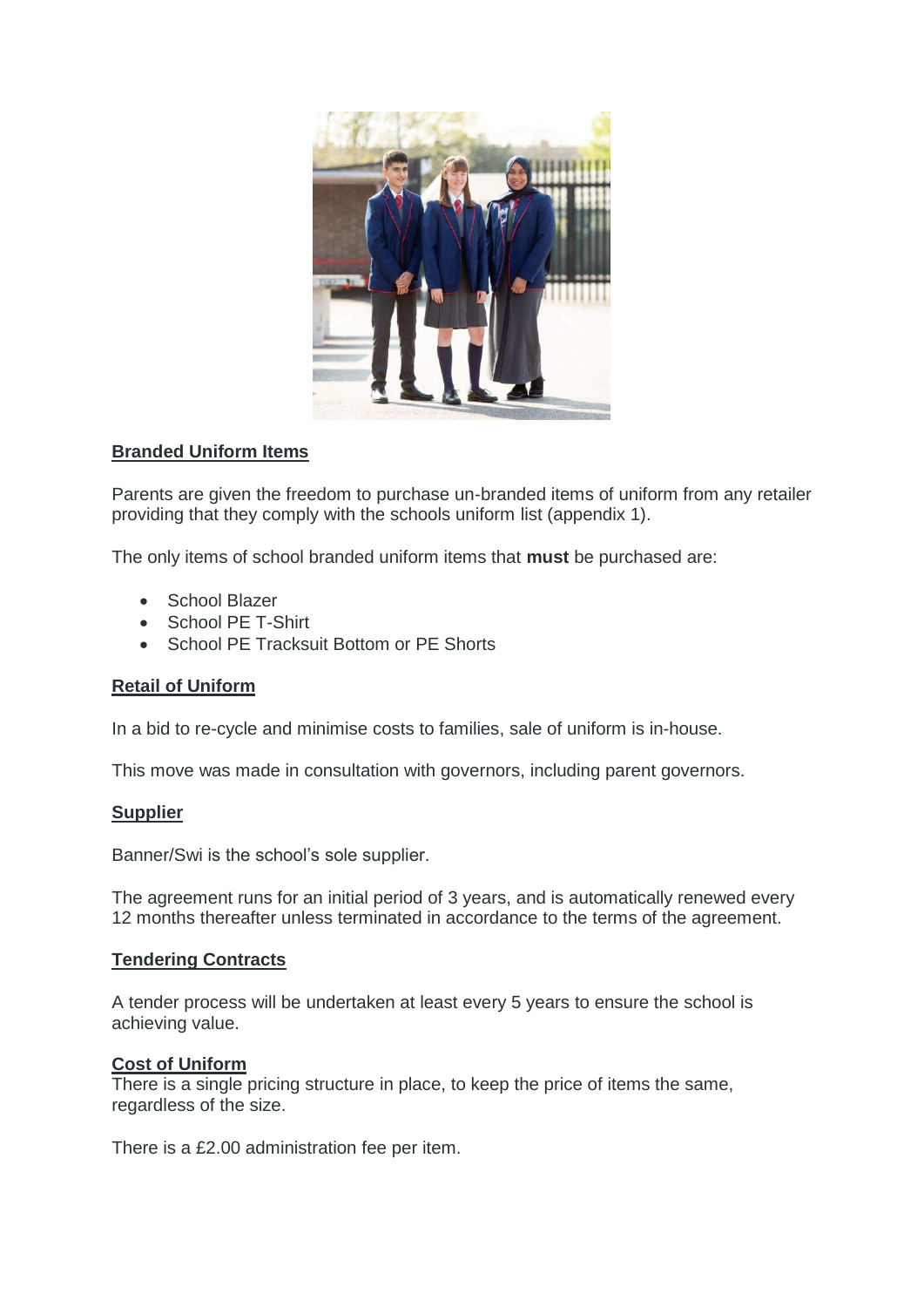This also off-sets any loss incurred due to the single pricing strategy.

The cost of a school blazer at SASS is £28.45. This is the lowest on average cost for a blazer in Tower Hamlets.

The total basket cost of the branded uniform items:

- Option 1: Blazer, PE T-Shirt, PE Shorts =  $£56.20$
- Option 2: Blazer, PE T-Shirt, Tracksuit Bottom =  $£58.93$
- The Portal Trust subsidises the cost of the school blazer for all new students in Year 7. As a result the total basket cost for compulsory branded items for new Year 7 students is
	- o £41.98 (with shorts)
	- or
	- o £44.71 (with tracksuit bottoms).

#### **Branded Uniform items sold in School**

| Item                                                             | Price  |
|------------------------------------------------------------------|--------|
| Blazer (compulsory)                                              | £28.45 |
| PE T-Shirt (compulsory)                                          | £14.25 |
| PE Shorts (compulsory OR alternative option is branded tracksuit | £13.50 |
| bottom)                                                          |        |
| Tracksuit Bottom (compulsory OR alternative option is branded PE | £16.23 |
| shorts)                                                          |        |
| Jumper (optional)                                                | £19.45 |
| PE Socks (optional)                                              | £3.99  |
| <b>Tracksuit Top (optional)</b>                                  | £19.48 |

Should the school experience a rise in price from the supplier (e.g. due to inflation). The cost will be passed on to the customer based on the same pricing strategy.

#### **Second Hand Uniform/ Hardship Fund**

The school encourages the donations of branded school uniform items which are no longer of use.

Second hand items will be given to students in families with difficult financial circumstances, depending on availability.

If there is no availability of second hand items, SASS provides a hardship fund to cover the cost of branded items of school uniform.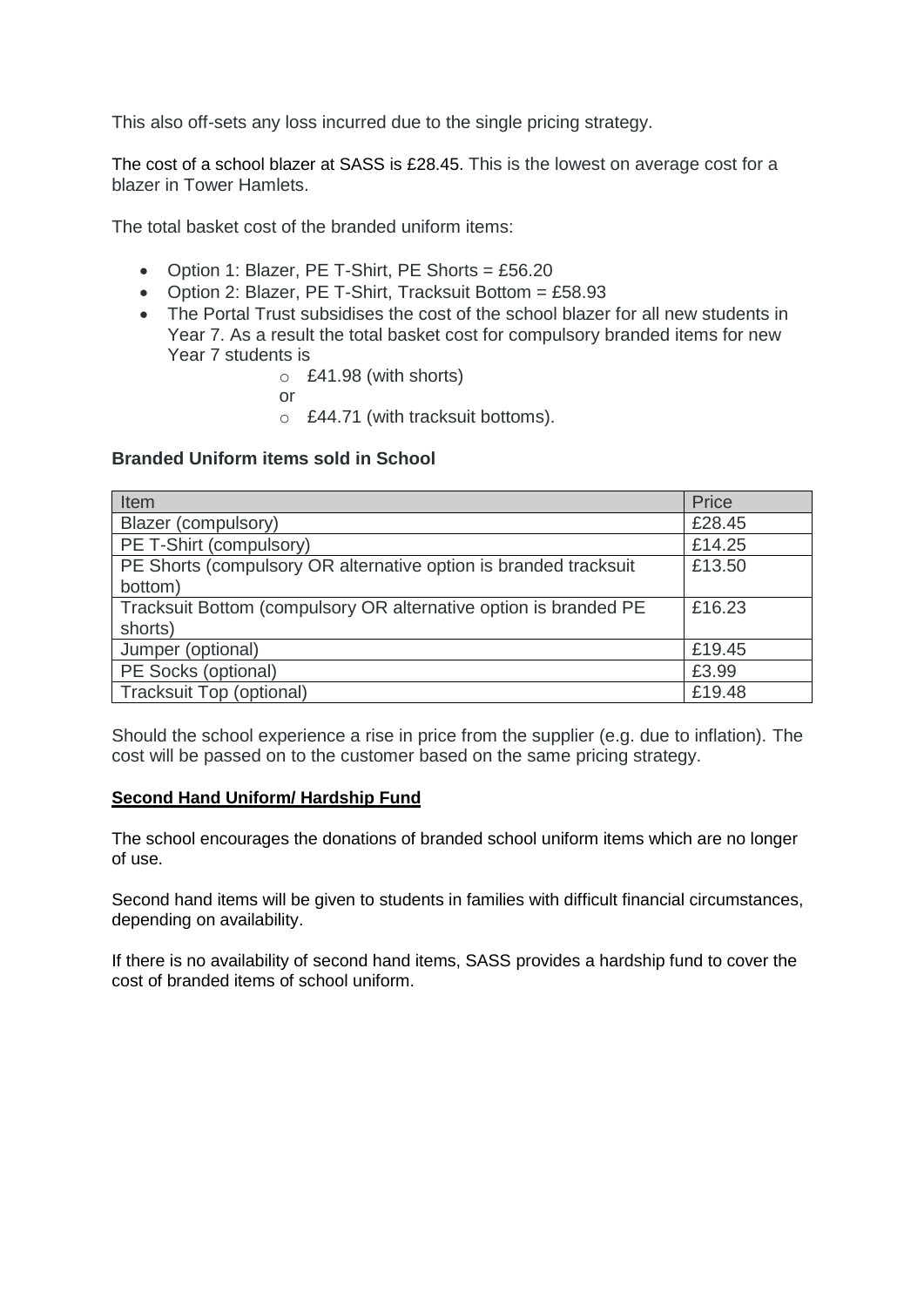# Appendix 1

# **Stepney All Saints Uniform List (updated June 2021)**

#### Essential:



- White collared shirt/blouse
- Tie (in year colours). Ties should be worn to the correct length, showing at least 7 stripes. Ties will be supplied to all students at the start of year 7. There will be a fee of £4.00 for replacement ties.
- Mid-grey uniform trousers **OR** Mid- grey pleated skirt; of suitable length **OR** Mid- grey full length smart skirt
- School Blazer (purchased from school)
- Plain black or grey socks (with trousers) **OR** Knee or ankle length black or grey socks or black coloured seamless tights (with skirt)
- NO jewellery, other than wrist watches
- Head bands must be black or navy
- School ID card on correct year group lanyard (there will be a fee of £5.00 for replacement ID cards)

Shoes:

Black low-heeled smart shoes, NO trainers/trainer-shoes or plimsolls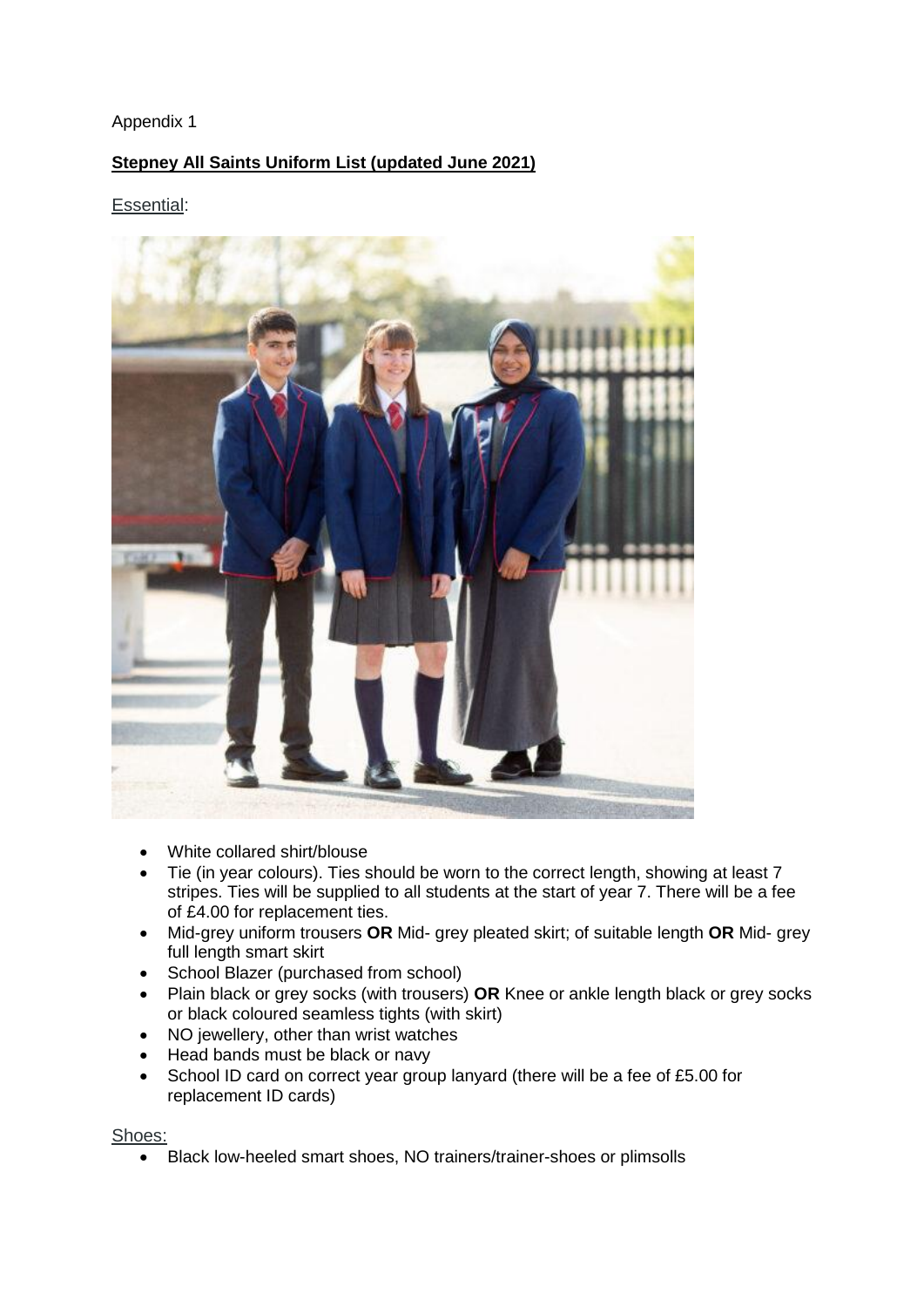# Optional:

- Grey V-neck logo jumper (school logo or plain)
- Coat black/navy. Must be of an appropriate length to cover the blazer. NO hoodies or tracksuit tops
- $\bullet$  Headscarf (hijab) navy

# PE Kit:

- PE School Logo T-shirt in Royal Blue (purchased from school)
- Navy School Logo Tracksuit Top (purchased from school)
- Navy School Logo Tracksuit Trousers (purchased from school) **OR** Navy School Logo PE shorts (purchased from school)
- Royal blue football socks (may be purchased from school)
- Trainers black sports trainers
- Shin pads

Swim Kit (at present the swimming pool is closed for essential maintenance work. We will inform parents when swimming lessons are due to commence again and the swim kit will need to be purchased)

- Navy blue swimming trunks (Lycra/Elastin NOT baggy surf shorts) **OR** Navy blue 1 piece swimming suit
- Swimming hat
- Goggles
- Towel
- Burkinis, swimming tops and swimming leggings are optional, but must be from a swim brand and worn with swim trunks/suit

All students must wear the full and correct uniform for school, school occasions and PE lessons. Students who come to school dressed incorrectly may, if there is no adequate reason, be sent home to change. In addition, all items of uniform should also be labelled with the student's name.

# Classroom/Learning Equipment

Every student is expected to provide the following basic items of equipment for every lesson:

- School Bag
- Black or blue ball point pen *(and a spare)*
- Pencil
- Pencil Sharpener
- Pencil Eraser
- Coloured Pencils / Fine Fibre Tips
- Ruler 12 inch or 30cm
- Basic Scientific Calculator
- Pair of Compasses
- Protractor (Angle Indicator)
- Rough Notebook / Jotter Set Square